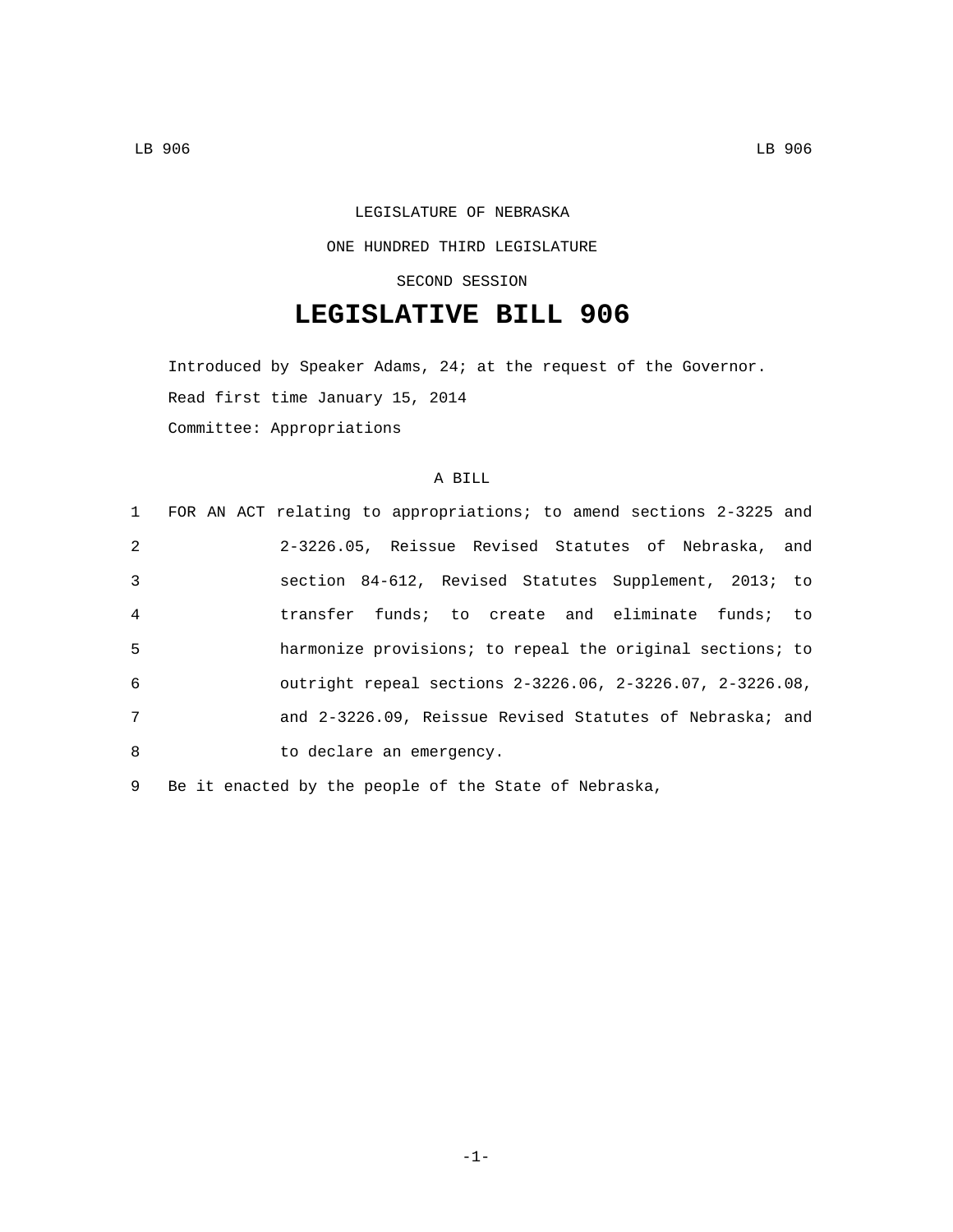| 1  | Section 1. The State Treasurer shall transfer \$6,800,000             |  |  |
|----|-----------------------------------------------------------------------|--|--|
| 2  | from the Health and Human Services Cash Fund to the General Fund on   |  |  |
| 3  | or before July 15, 2014, on such date as directed by the budget       |  |  |
| 4  | administrator of the budget division of the Department of             |  |  |
| 5  | Administrative Services.                                              |  |  |
| 6  | Sec.<br>2.<br>The Republican River Compact Litigation                 |  |  |
| 7  | Contingency Cash Fund is created. The State Treasurer shall use the   |  |  |
| 8  | fund to make payments in an amount up to five million five hundred    |  |  |
| 9  | thousand dollars in accordance with any order of the United States    |  |  |
| 10 | Supreme Court pursuant to Kansas v. Nebraska, No. 126 Original. Such  |  |  |
| 11 | payment or payments shall only be made by the State Treasurer upon    |  |  |
| 12 | written certification by the Attorney General of the amount of the    |  |  |
| 13 | judgment and the date payment is due. The fund shall receive revenue  |  |  |
| 14 | from fund transfers as authorized by the Legislature and from fees,   |  |  |
| 15 | charges, and any other revenue source specifically designated by the  |  |  |
| 16 | Legislature for deposit in the fund. Further, upon the written        |  |  |
| 17 | certification of the Attorney General to the Director of              |  |  |
| 18 | Administrative Services that the State of Nebraska has satisfied in   |  |  |
| 19 | full its payment requirements ordered by the court pursuant to Kansas |  |  |
| 20 | v. Nebraska, No. 126 Original, the fund shall be terminated and any   |  |  |
| 21 | remaining balance shall be transferred to the Cash Reserve Fund. Any  |  |  |
| 22 | money in the Republican River Compact Litigation Contingency Cash     |  |  |
| 23 | available for investment shall be invested by the state<br>Fund       |  |  |
| 24 | investment officer pursuant to the Nebraska Capital Expansion Act and |  |  |
| 25 | the Nebraska State Funds Investment Act.                              |  |  |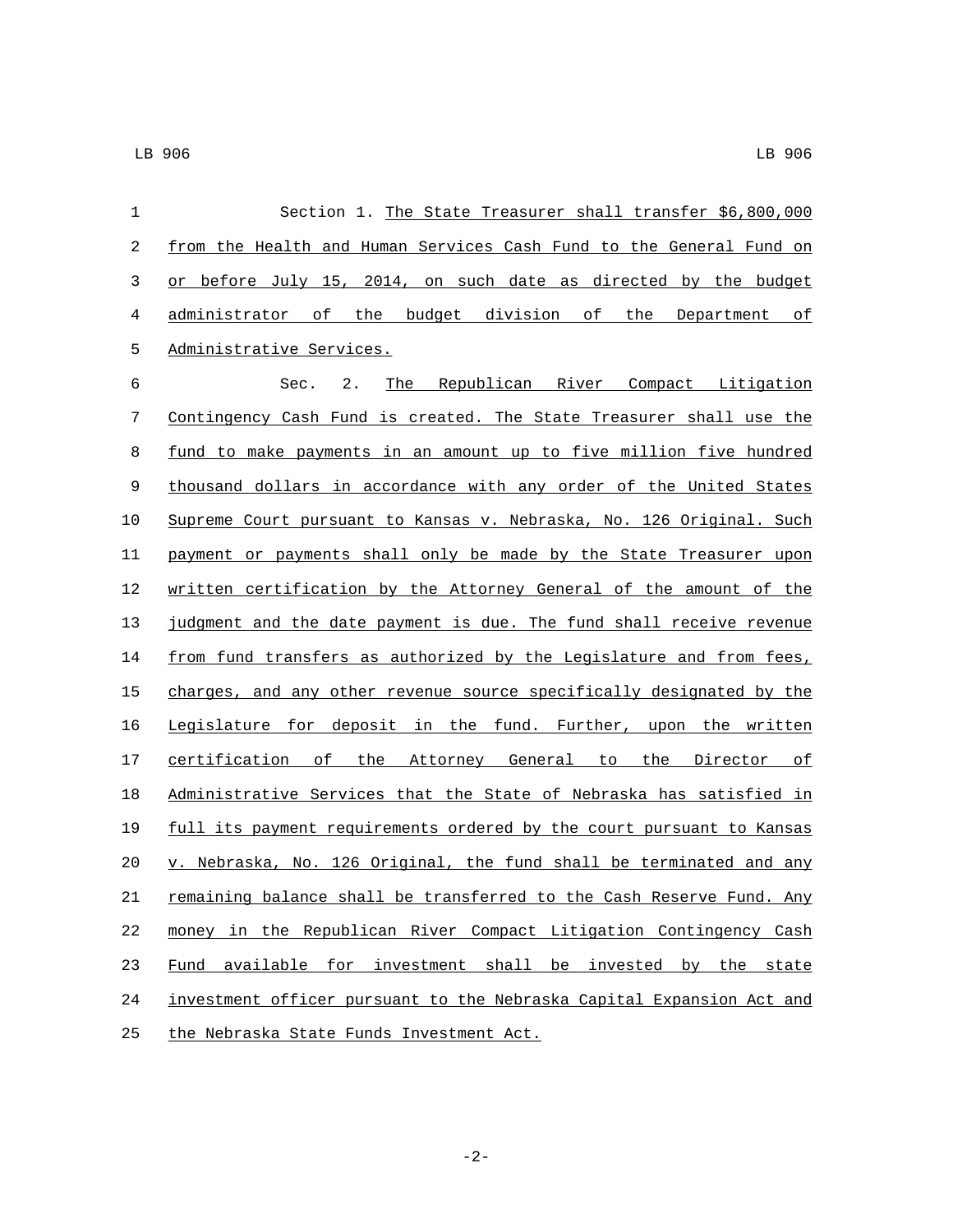Sec. 3. Section 2-3225, Reissue Revised Statutes of 2 Nebraska, is amended to read:

 2-3225 (1)(a) Each district shall have the power and authority to levy a tax of not to exceed four and one-half cents on each one hundred dollars of taxable valuation annually on all of the taxable property within such district unless a higher levy is 7 authorized pursuant to section 77-3444.

 (b) Each district shall also have the power and authority to levy a tax equal to the dollar amount by which its restricted funds budgeted to administer and implement ground water management activities and integrated management activities under the Nebraska Ground Water Management and Protection Act exceed its restricted funds budgeted to administer and implement ground water management activities and integrated management activities for FY2003-04, not to exceed one cent on each one hundred dollars of taxable valuation annually on all of the taxable property within the district.

 (c) In addition to the power and authority granted in subdivisions (1)(a) and (b) of this section, each district located in a river basin, subbasin, or reach that has been determined to be fully appropriated pursuant to section 46-714 or designated overappropriated pursuant to section 46-713 by the Department of Natural Resources shall also have the power and authority to levy a tax equal to the dollar amount by which its restricted funds budgeted to administer and implement ground water management activities and integrated management activities under the Nebraska Ground Water

-3-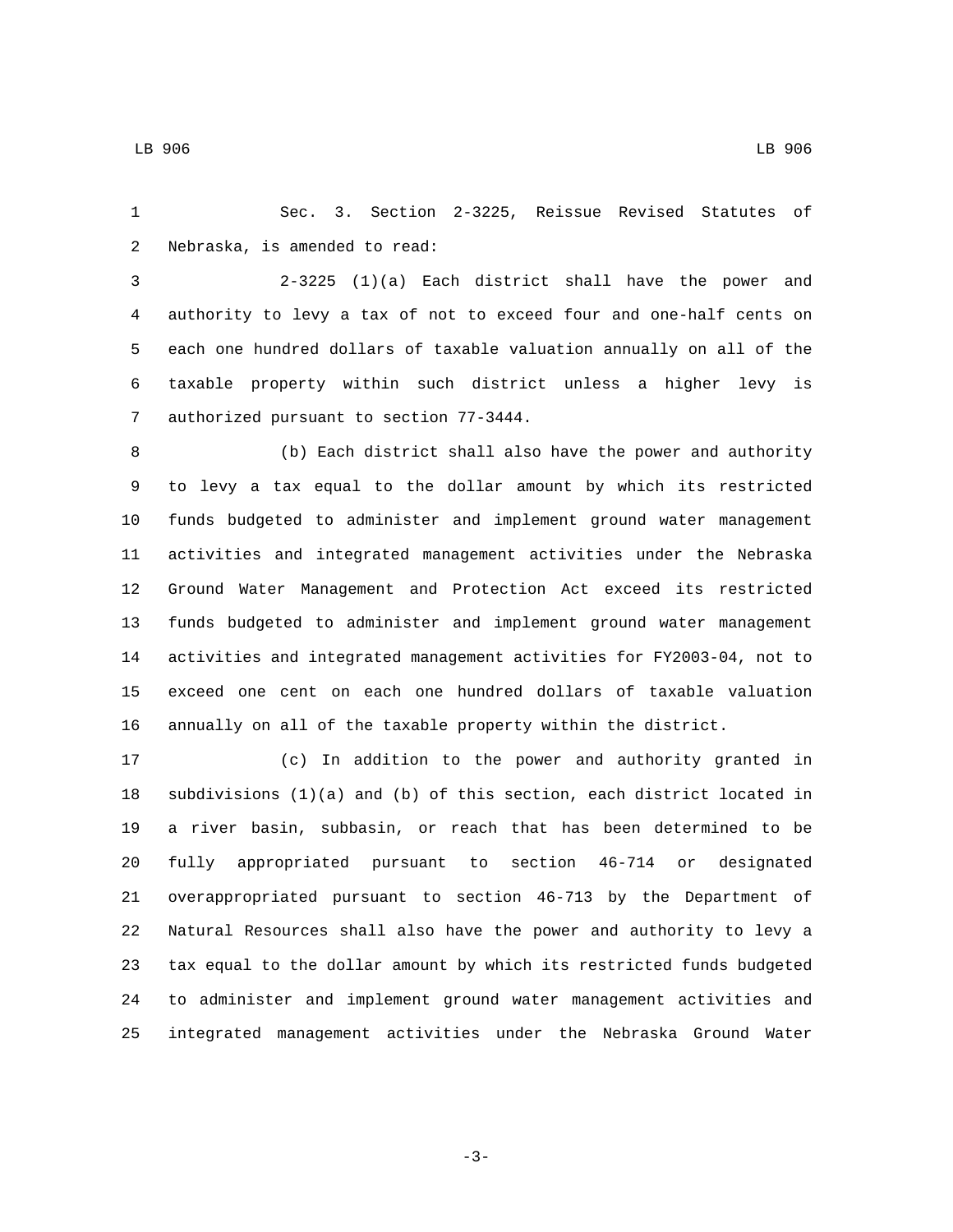Management and Protection Act exceed its restricted funds budgeted to administer and implement ground water management activities and integrated management activities for FY2005-06, not to exceed three cents on each one hundred dollars of taxable valuation on all of the taxable property within the district for fiscal year 2006-07 and each fiscal year thereafter through fiscal year 2017-18.

 (d) In addition to the power and authority granted in subdivisions (a) through (c) of this subsection, a district with jurisdiction that includes a river subject to an interstate compact among three or more states and that also includes one or more irrigation districts within the compact river basin may annually levy a tax not to exceed ten cents per one hundred dollars of taxable valuation of all taxable property in the district. The proceeds of such tax may be used for the payment of principal and interest on 15 bonds and refunding bonds issued pursuant to section 2-3226.01.  $\Theta$ r 16 for the repayment of financial assistance received by the district pursuant to section 2-3226.07. Such levy is not includable in the computation of other limitations upon the district's tax levy.

 (2) The proceeds of the tax levies authorized in subdivisions (1)(a) through (c) of this section shall be used, together with any other funds which the district may receive from any source, for the operation of the district. When adopted by the board, the tax levies authorized in subdivisions (1)(a) through (d) of this section shall be certified by the secretary to the county clerk of each county which in whole or in part is included within the

-4-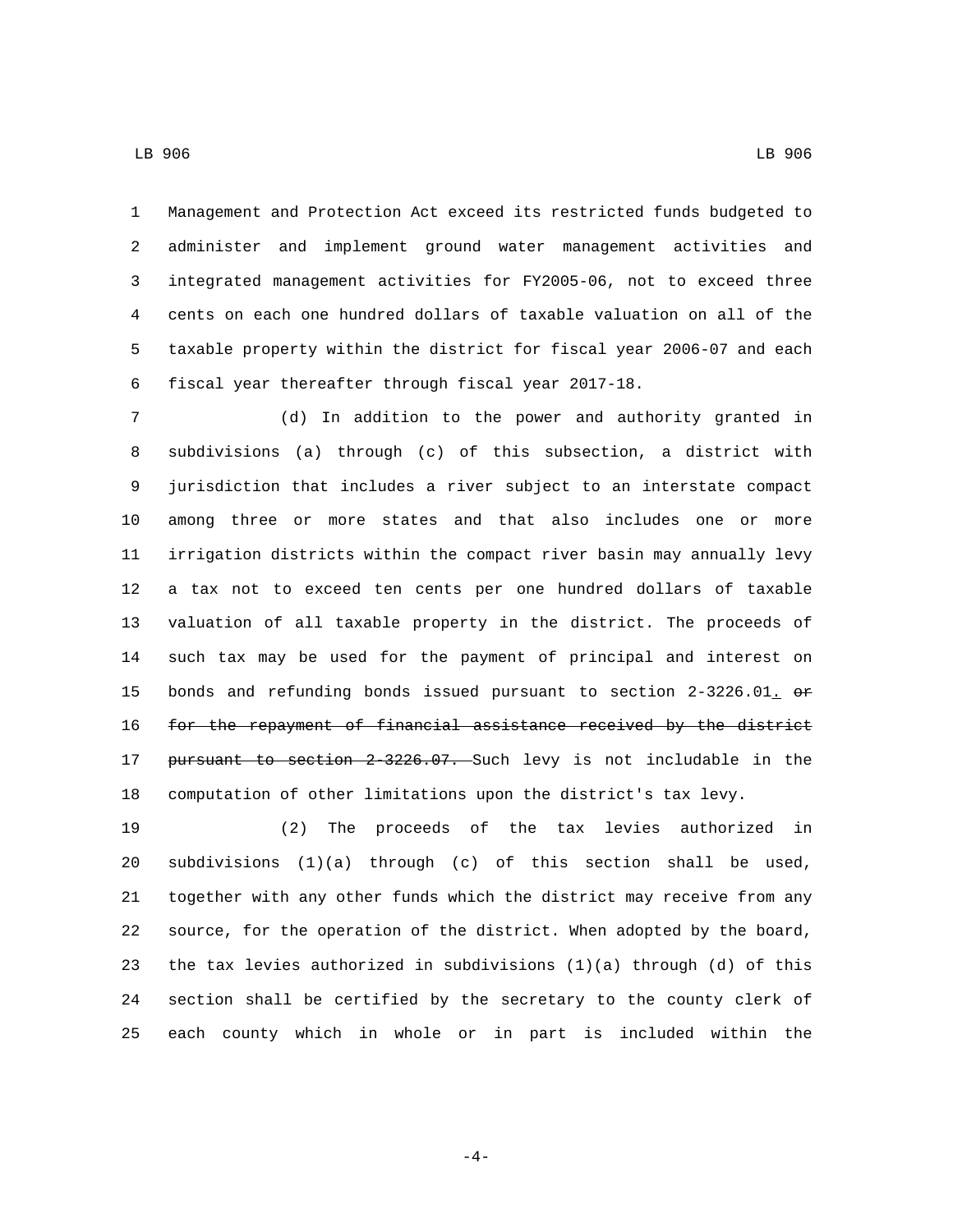district. Such levy shall be handled by the counties in the same manner as other levies, and proceeds shall be remitted to the district treasurer. Such levy shall not be considered a part of the general county levy and shall not be considered in connection with 5 any limitation on levies of such counties.

 Sec. 4. Section 2-3226.05, Reissue Revised Statutes of 7 Nebraska, is amended to read:

 2-3226.05 (1) A district with an integrated management plan as described in subsection (1) of section 2-3226.01 may levy an occupation tax upon the activity of irrigation of agricultural lands within such district on an annual basis, not to exceed ten dollars per irrigated acre, the proceeds of which may be used for (a) repaying principal and interest on any bonds or refunding bonds issued pursuant to section 2-3226.01 for one or more projects under 15 section 2-3226.04, (b) the repayment of financial assistance received 16 by the district pursuant to section  $2-3226.07$ , or (e) or (b) payment of all or any part of the costs and expenses of one or more qualified projects described in section 2-3226.04. If such district has more than one river basin as described in section 2-1504 within its jurisdiction, such district shall confine such occupation tax authorized in this section to the geographic area affected by an integrated management plan adopted in accordance with section 46-715.

 (2)(a) Acres classified by the county assessor as irrigated shall be subject to such district's occupation tax unless on or before March 1 in each year the record owner certifies to the

LB 906 LB 906

-5-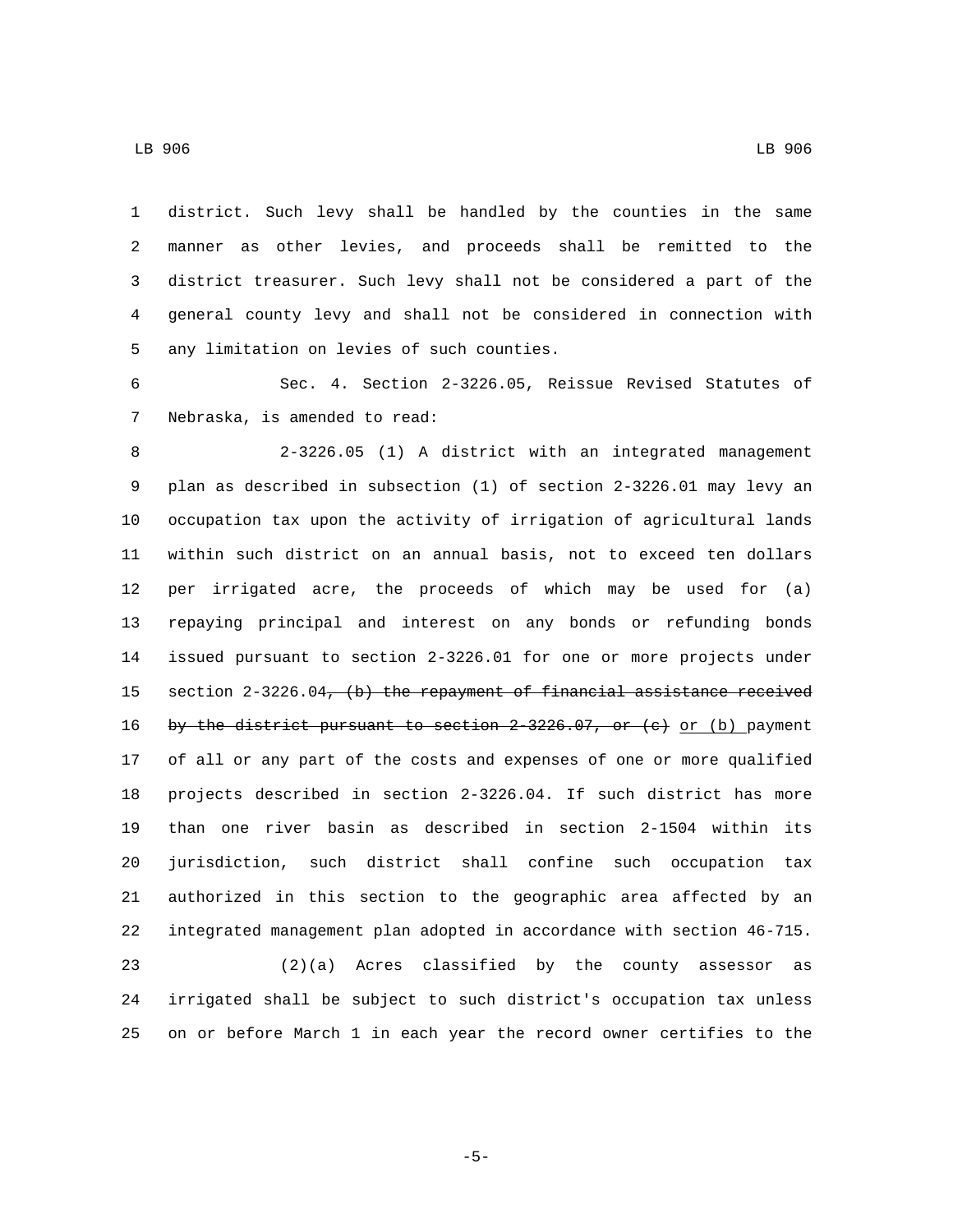1 district the nonirrigation status of such acres.

 (b) A district may exempt from the occupation tax acres that are enrolled in local, state, or federal temporary irrigation retirement programs that prohibit the application of irrigation water 5 in the year for which the tax is levied.

 (c) Except as provided in subdivisions (2)(a) and (b) of this section, a district is prohibited from providing an exemption from, or allowing a request for a local refund of, an occupation tax on irrigated acres regardless of the irrigation source while the record owner maintains irrigated status on such acres in the year for 11 which the tax is levied.

 (d) Notwithstanding subdivisions (2)(b) and (c) of this section, the record owner may present evidence of the nonirrigation status of the acres subject to the tax within twelve months after the date the tax was levied and the district may refund amounts collected upon such acres if an occupation tax was not levied by the district the previous year and the district had not adopted an integrated management plan as described in subsection (1) of section 2-3226.01 by March 1 in the current year. Subdivision (2)(d) of this section 20 terminates on October 1, 2012.

 (3) Any such occupation tax shall remain in effect so long as the natural resources district has bonds outstanding which have been issued stating such occupation tax as an available source for payment and for the purpose of paying all or any part of the costs and expenses of one or more projects authorized pursuant to

-6-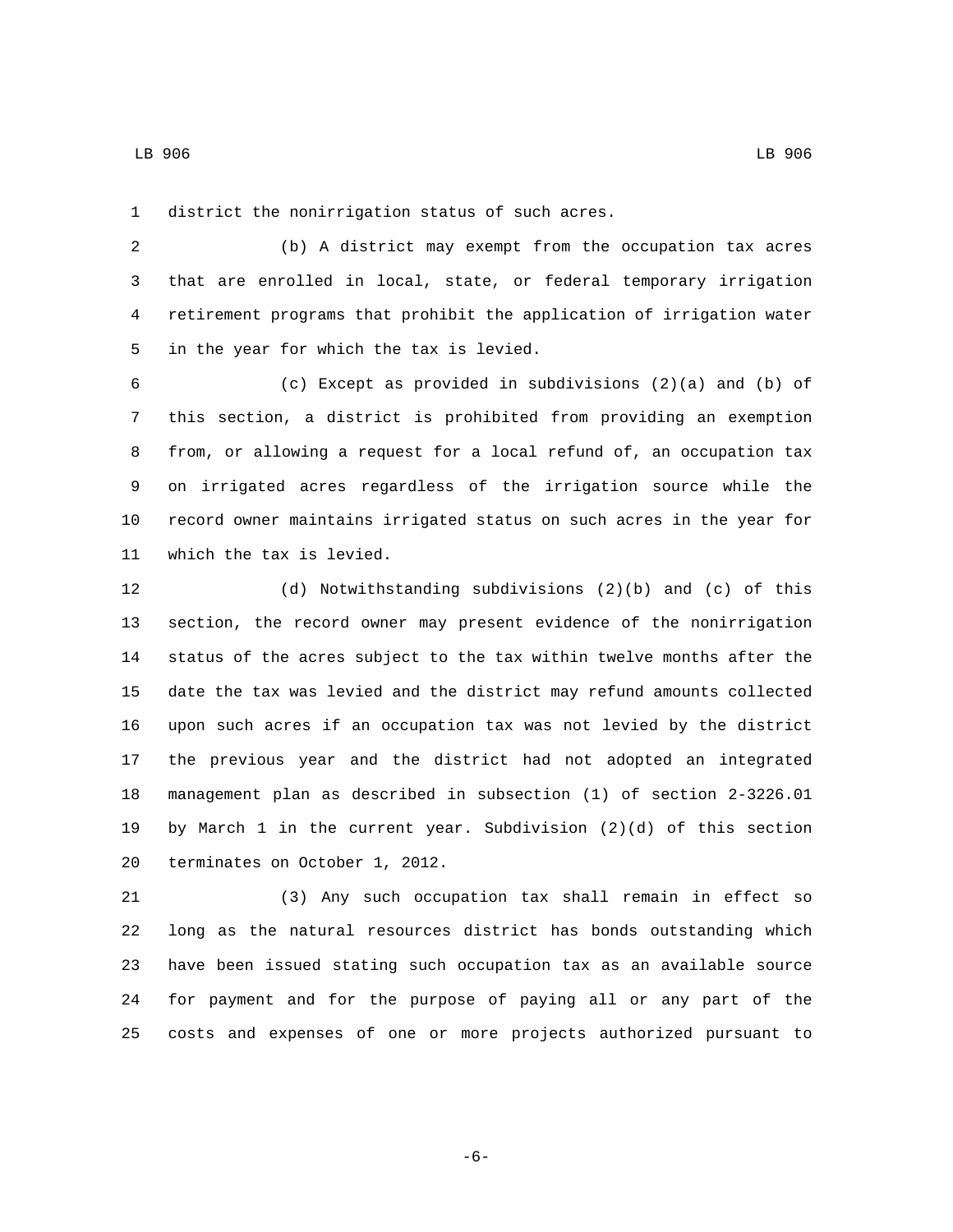1 section 2-3226.04.

 (4) Such occupation taxes shall be certified to, collected by, and accounted for by the county treasurer at the same time and in the same manner as general real estate taxes, and such occupation taxes shall be and remain a perpetual lien against such real estate until paid. Such occupation taxes shall become delinquent at the same time and in the same manner as general real property taxes. The county treasurer shall publish and post a list of delinquent occupation taxes with the list of real property subject to sale for delinquent property taxes provided for in section 77-1804. In addition, the list shall be provided to natural resources districts which levied the delinquent occupation taxes. The list shall include the record owner's name, the parcel identification number, and the amount of delinquent occupation tax. For services rendered in the collection of the occupation tax, the county treasurer shall receive the fee provided for collection of general natural resources district money under section 33-114.

 (5) Such lien shall be inferior only to general taxes levied by political subdivisions of the state. When such occupation taxes have become delinquent and the real property on which the irrigation took place has not been offered at any tax sale, the district may proceed in district court in the county in which the real estate is situated to foreclose in its own name the lien in the same manner and with like effect as a foreclosure of a real estate mortgage, except that sections 77-1903 to 77-1917 shall govern when

-7-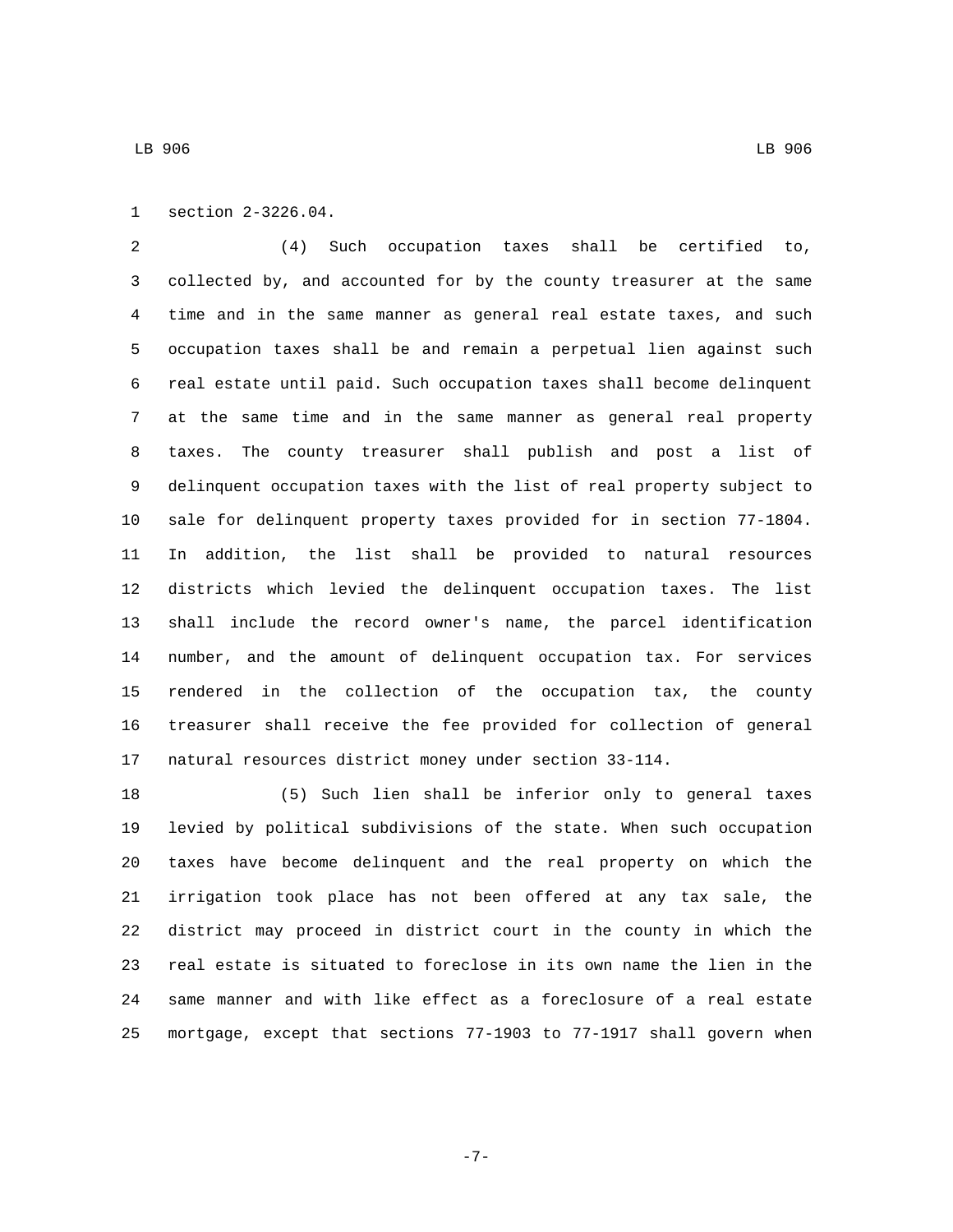1 applicable.

 Sec. 5. Section 84-612, Revised Statutes Supplement, 3 2013, is amended to read:

 84-612 (1) There is hereby created within the state treasury a fund known as the Cash Reserve Fund which shall be under the direction of the State Treasurer. The fund shall only be used 7 pursuant to this section.

 (2) The State Treasurer shall transfer funds from the Cash Reserve Fund to the General Fund upon certification by the Director of Administrative Services that the current cash balance in the General Fund is inadequate to meet current obligations. Such certification shall include the dollar amount to be transferred. Any transfers made pursuant to this subsection shall be reversed upon notification by the Director of Administrative Services that 15 sufficient funds are available.

 (3) In addition to receiving transfers from other funds, the Cash Reserve Fund shall receive federal funds received by the State of Nebraska for undesignated general government purposes, federal revenue sharing, or general fiscal relief of the state.

 (4) On July 7, 2009, the State Treasurer shall transfer five million dollars from the Cash Reserve Fund to the Roads Operations Cash Fund. The Department of Roads shall use such funds to provide the required state match for federal funding made available 24 to the state through congressional earmarks.

(5) The State Treasurer shall transfer a total of thirty-

-8-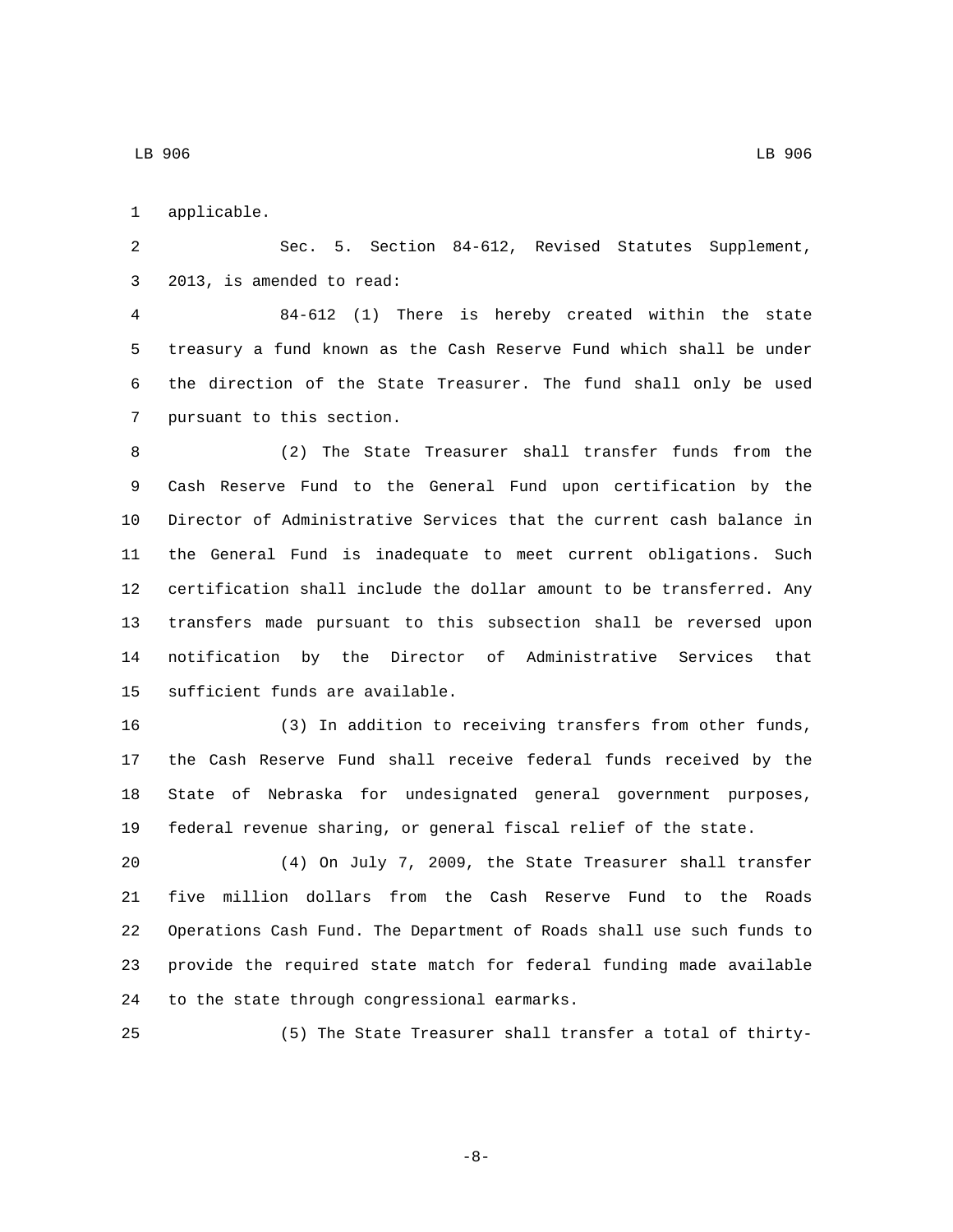LB 906 LB 906

 seven million dollars from the Cash Reserve Fund to the General Fund on or before June 30, 2012, on such dates and in such amounts as directed by the budget administrator of the budget division of the Department of Administrative Services.4

 (6) The State Treasurer shall transfer a total of sixty- eight million dollars from the Cash Reserve Fund to the General Fund on or before June 30, 2013, on such dates and in such amounts as directed by the budget administrator of the budget division of the 9 Department of Administrative Services.

 (7) The State Treasurer, at the direction of the budget administrator of the budget division of the Department of Administrative Services, shall transfer not to exceed twelve million dollars in total between July 1, 2011, and November 30, 2012, from the Cash Reserve Fund to the Ethanol Production Incentive Cash Fund, for ethanol production incentive credits, on such dates and in such 16 amounts as certified by the Tax Commissioner.

 (8) The State Treasurer, at the direction of the budget administrator of the budget division of the Department of Administrative Services, shall transfer an amount equal to the total amount transferred pursuant to subsection (7) of this section from the Ethanol Production Incentive Cash Fund to the Cash Reserve Fund in such amounts as certified by the Tax Commissioner on or before 23 November 30, 2012.

 (9) The State Treasurer, at the direction of the budget administrator of the budget division of the Department of

-9-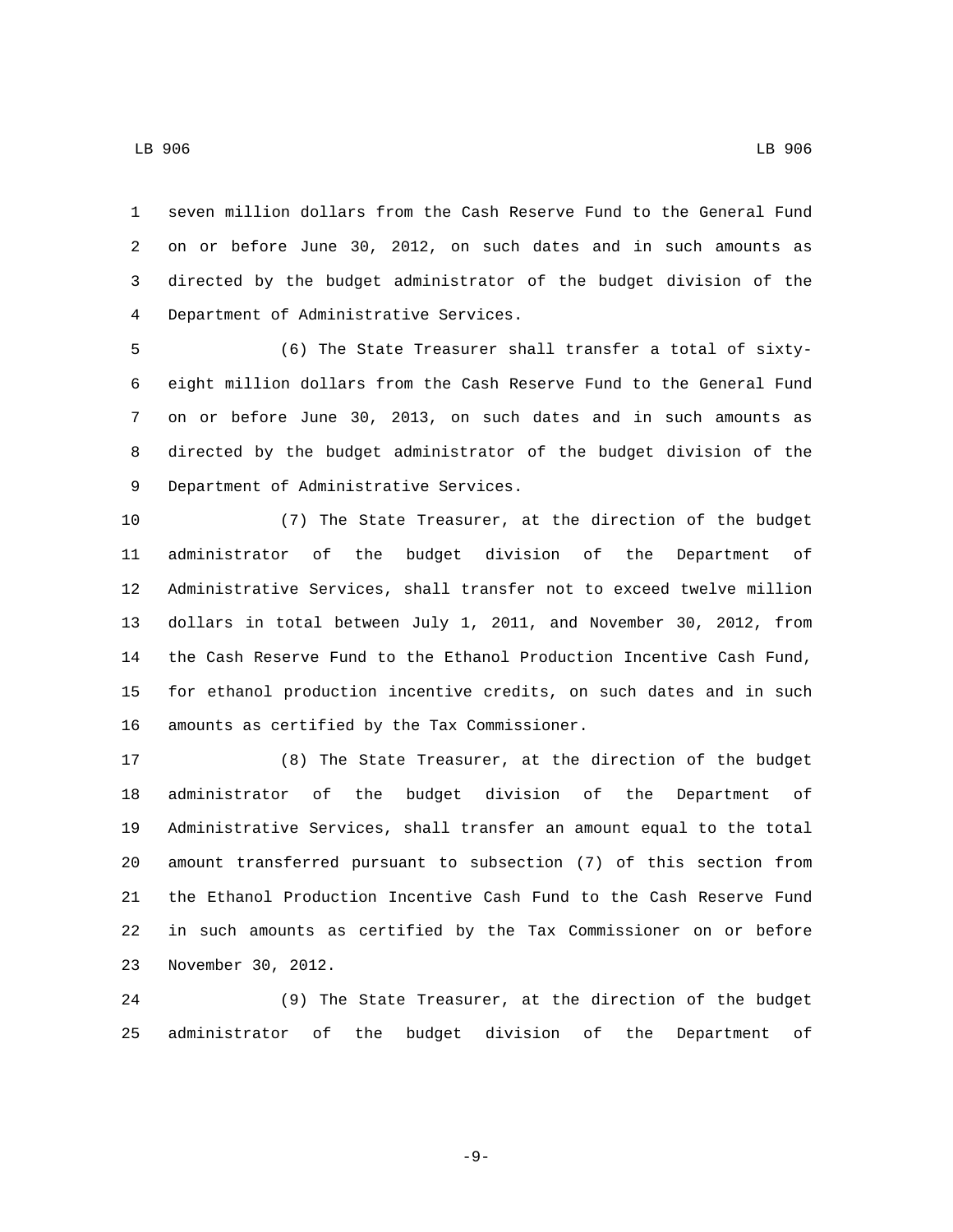Administrative Services, shall transfer eighty million dollars from the Cash Reserve Fund to the Nebraska Capital Construction Fund on or 3 before August 15, 2012.

 (10) The State Treasurer, at the direction of the budget administrator of the budget division of the Department of Administrative Services, shall transfer one million dollars from the Cash Reserve Fund to the Affordable Housing Trust Fund on or before 8 August 15, 2012.

 (11) The State Treasurer shall transfer ten million dollars from the Cash Reserve Fund to the General Fund on or before June 30, 2013, on such date as directed by the budget administrator of the budget division of the Department of Administrative Services.

 (12) The State Treasurer, at the direction of the budget administrator of the budget division of the Department of Administrative Services, shall transfer not to exceed forty-three million fifteen thousand four hundred fifty-nine dollars in total from the Cash Reserve Fund to the Nebraska Capital Construction Fund 18 between July 1, 2013, and June 30, 2017.

 (13) The State Treasurer shall transfer up to five million five hundred thousand dollars from the Cash Reserve Fund to the Republican River Compact Litigation Contingency Cash Fund on or before June 30, 2015, on such dates and in such amounts as directed 23 by the budget administrator of the budget division of the Department 24 of Administrative Services.

Sec. 6. Original sections 2-3225 and 2-3226.05, Reissue

-10-